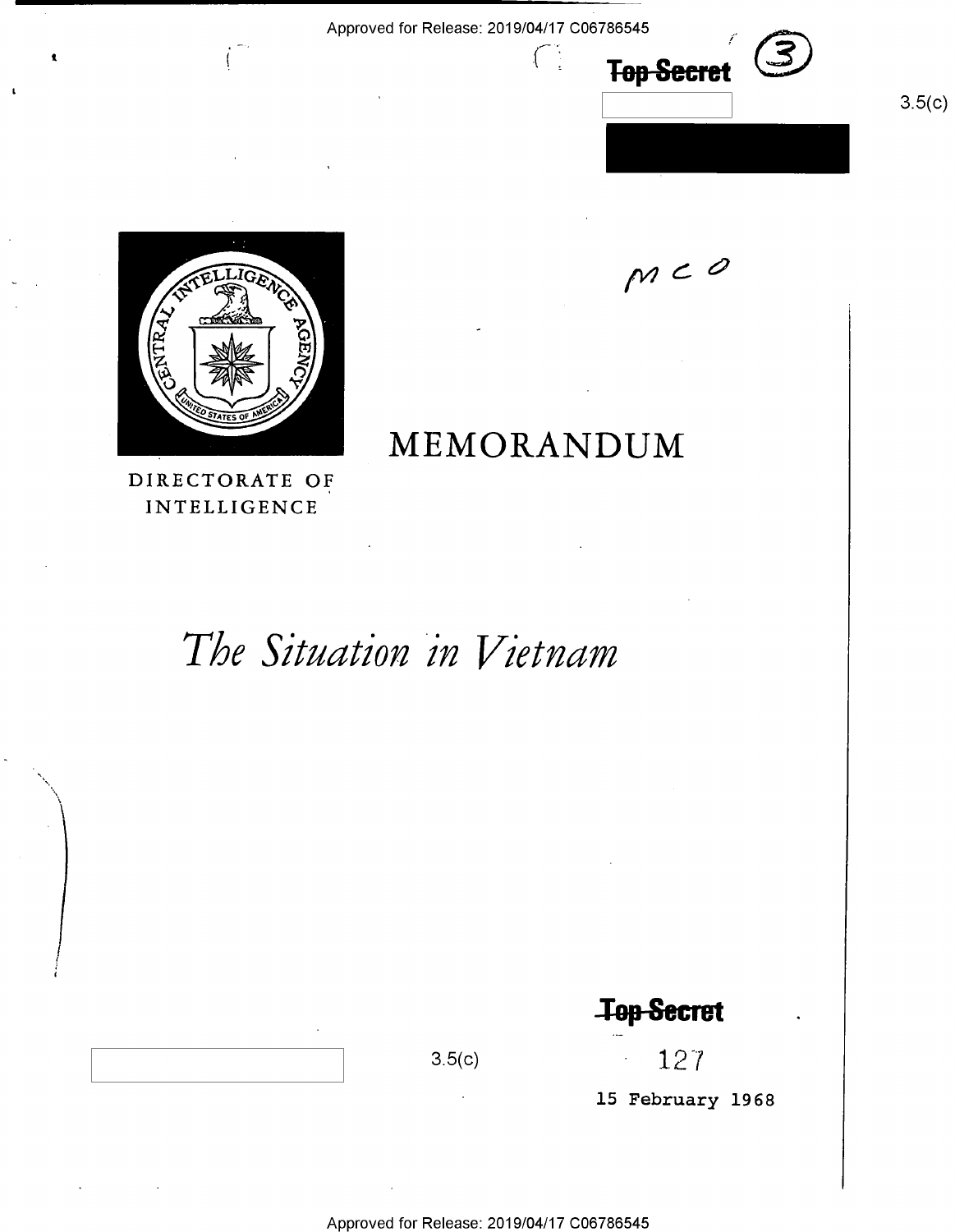TOP-SECRET

y

Information as of 1200 15 February 1968

#### HIGHLIGHTS

The military situation remains quiet throughout<br>South Vietnam, although there continue to be indica-<br>tions of possible offensive enemy moves in the De-<br>militarized Zone and against several major cities.<br>Meanwhile, Hanoi co

I. The Military Situation in South Vietnam: The military situation in South Vietnam is summarized<br>(Paras. 1-2) Sporadic artillery, rocket, and mortar<br>fire was directed at the Khe Sanh strongpoint as enemy fire was directed at the Khe Sanh strongpoint as enemy<br>military units maneuvered throughout the area (Paras.<br>3-4). The Communists have opened Route 9 through Laos<br>to the South Vietnam border, and heavy traffic has been<br>not 21). Viet Cong forces are taking steps to assert their control in a number of rural areas in the delta (Paras.  $22-25$ ).

II. Political Developments in South Vietnam: Vice<br>President Ky intends either to recommend the dissolution<br>of the emergency task force or to resign as its chair-<br>man (Paras. 1-2). Foreign Minister Do takes a gloomy view<br>of

III. Military Developments in North Vietnam: The two<br>regiments of the North Vietnamese Army 316th Division may<br>be leaving the country (Paras. 1-4). A new type of<br>rocket may be en route to Communist forces in northern<br>South  $\mathcal{L} = \mathcal{L} \times \mathcal{L} \times \mathcal{L}$ 

i

TOP SECRET

 $3.5(c)$  $3.5(c)$ 

 $3.5(c)$  $3.5 (c)$ 

 $3.5(c)$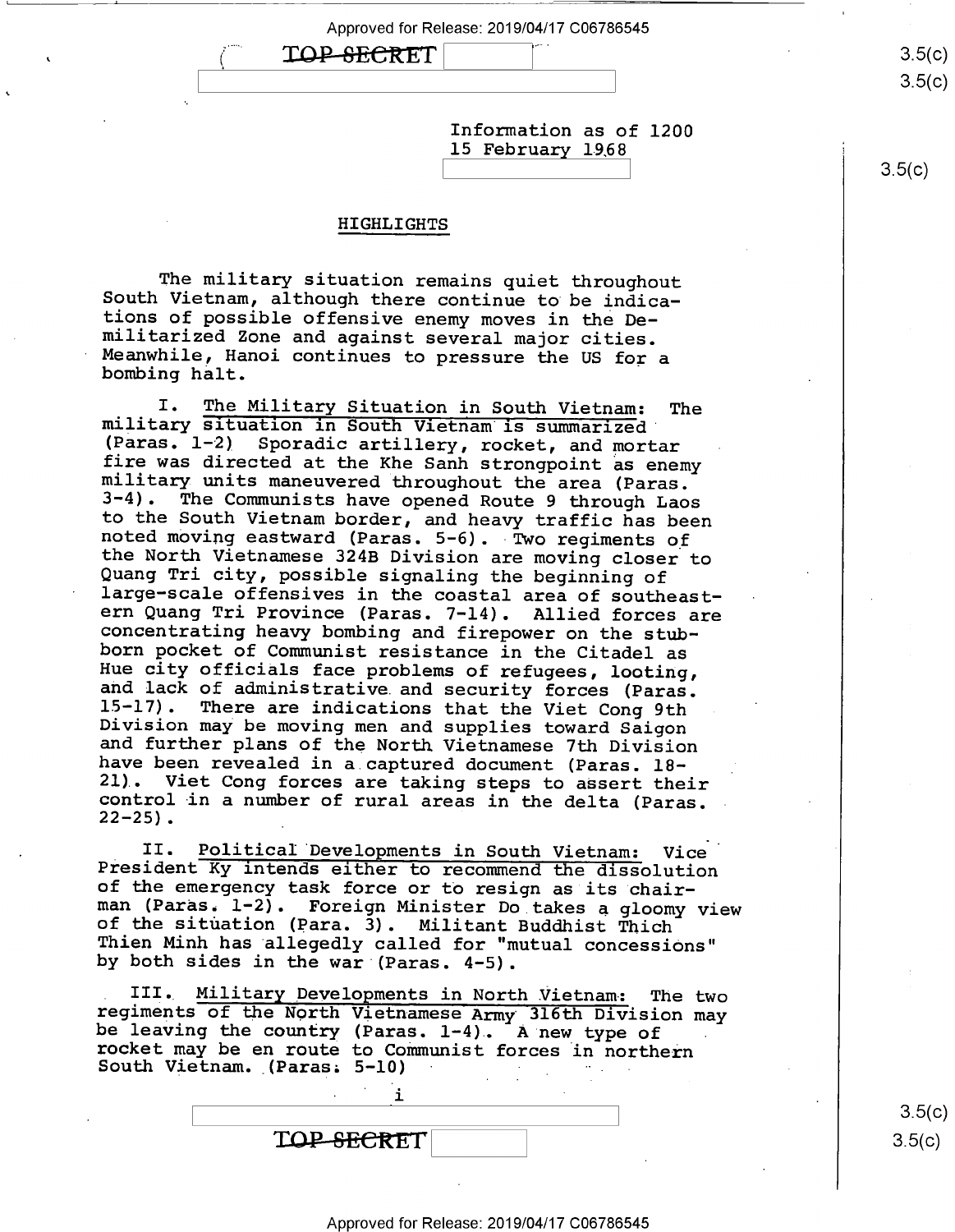TOP SECRET

0

1 \_\_

IV. Other Communist Military Developments: There is nothing of significance to report.

V;' Communist Political Developments: Hanoi is stepping up the pressure for a bombing halt and for moving the war to a "fight-talk" stage<br>(Paras. 1-5). AFP correspondents in Hanoi have taken note of North Vietnam's current negotiation<br>tactics (Paras. 6-7). Hanoi has denied that the<br>US sent an envoy to North Vietnam (Para. 8). Viet Cong spokesmen continue to publicize their<br>plans for a future coalition government (Paras. 9-l3).

> 3.5(C)  $3.5(c)$

 $3.5(c)$  $3.5 (c)$ 

Approved for Release: 2019/04/17 C06786545

TOP-SECRET

15 February 1968

ii  $\mathbb{I}_{\mathbb{Z}}$  is the set of  $\mathbb{Z}$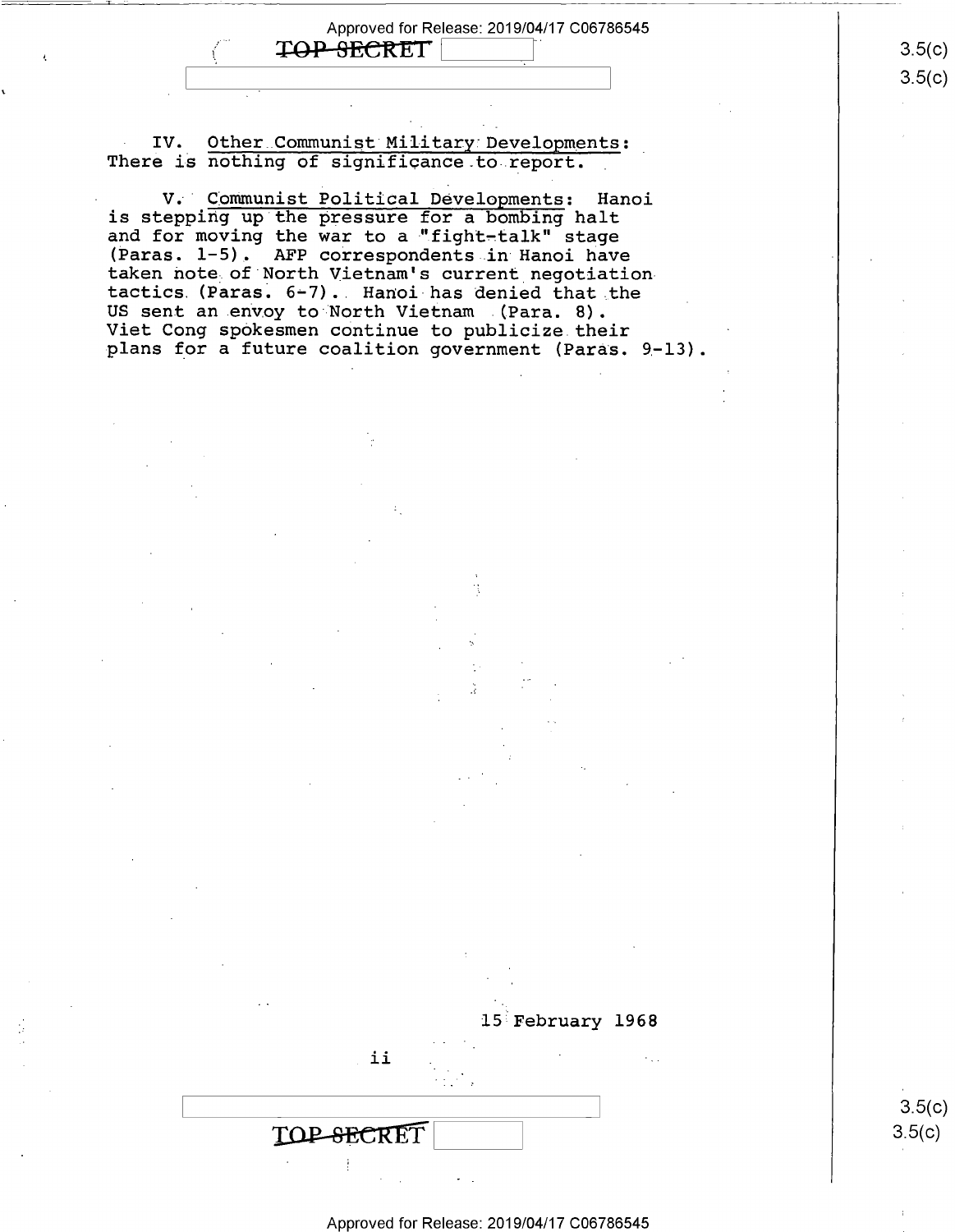| Approved for Release: 2019/04/17 C06786545                                                         |           |
|----------------------------------------------------------------------------------------------------|-----------|
| TOP SECRET                                                                                         | 3.5(c)    |
|                                                                                                    | 3.5(c)    |
|                                                                                                    |           |
|                                                                                                    |           |
|                                                                                                    |           |
| THE MILITARY SITUATION IN SOUTH VIETNAM<br>$\cdot$ I.                                              |           |
|                                                                                                    |           |
| There is more evidence that the Communists<br>1.                                                   |           |
| intend to mount sustained military operations in<br>the Khe Sanh area.<br>they                     | 3.3(h)(2) |
| have opened Route 9 in Laos as far as the Vietnam                                                  |           |
| border. While the military situation in the over-<br>all Khe Sanh/Demilitarized Zone area remained |           |
| relatively quiet on 15 February, major elements                                                    |           |
| of North Vietnam's 324 "B" Division continued<br>their ominous encroachment upon Quang Tri city.   |           |
|                                                                                                    |           |
| No significant new Communist initiatives<br>2.                                                     |           |
| were reported on 15 February in II, III, or IV                                                     |           |
| Corps.<br>the Viet Cong 9th Division may be                                                        | 3.3(h)(2) |
| moving personnel and supplies toward Saigon.                                                       |           |
|                                                                                                    |           |
| Khe Sanh                                                                                           |           |
|                                                                                                    |           |
| The US Marine combat base at Khe Sanh<br>З.                                                        |           |
| came under sporadic artillery, rocket, and mortar<br>fire on 15 February, but no significant North |           |
| Vietnamese ground assaults were reported.                                                          |           |
|                                                                                                    |           |
| The communications of North Vietnamese<br>4.<br>artillery units in the Khe Sanh area reflect in-   |           |
| tensive reconnaissance of allied activity, target                                                  |           |
| coordinates, and requests for artillery bombard-<br>ment results.                                  | 3.3(h)(2) |
|                                                                                                    |           |
|                                                                                                    |           |

indicate that some 55 targets have been surveyed for possible registration fire.

 $\ddot{\phantom{a}}$ 

 $\bar{\mathbf{v}}$ 

15 February 1968

 $I-1$  $\mathcal{L}$ 

 $\omega_{\rm{max}}$ 

TOP-SECRET

Approved for Release: 2019/04/17 C06786545

 $\ddot{\phantom{a}}$ 

 $3.5(c)$  $3.5(c)$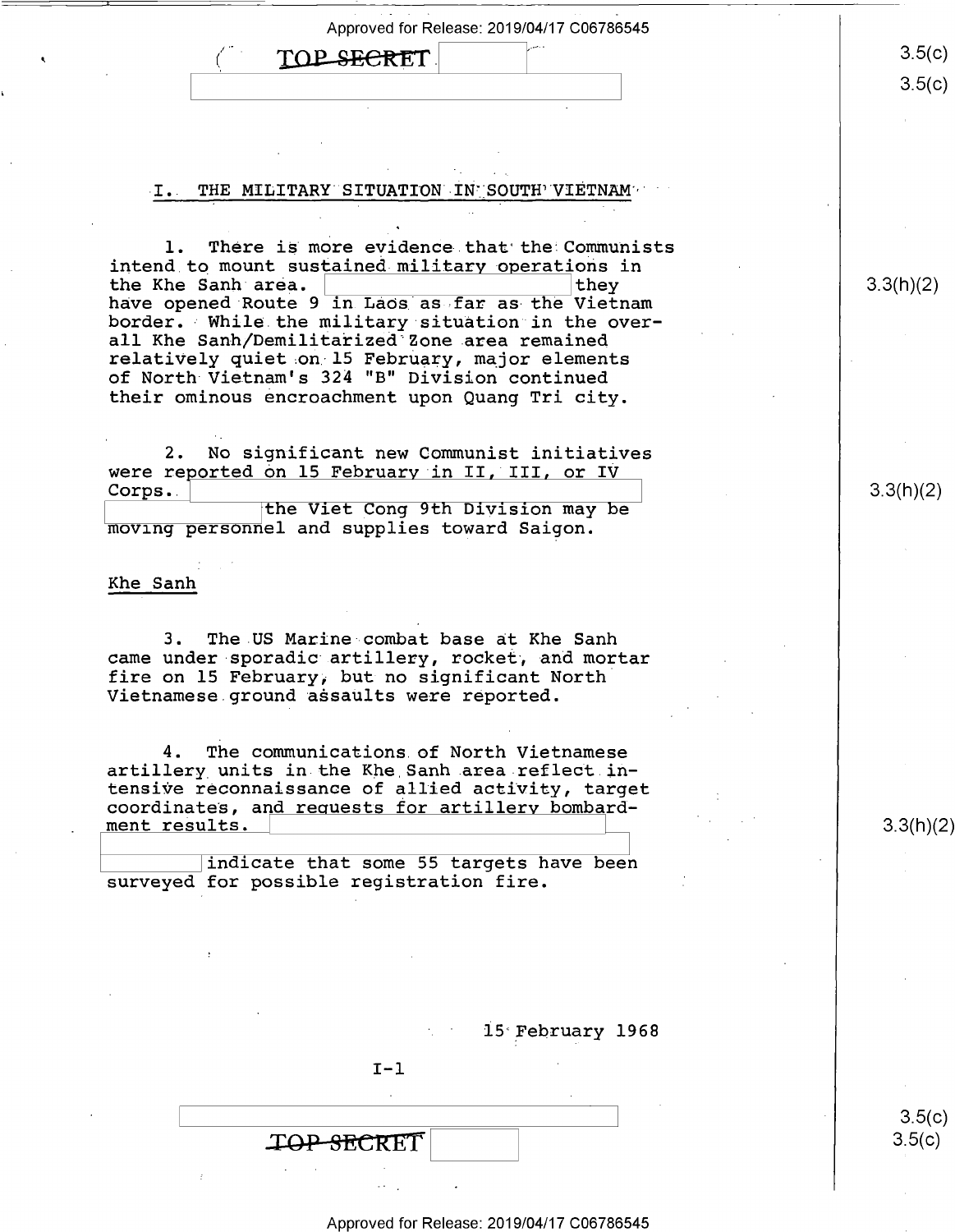3.5(C)

 $3.5(c)$ 

 $3.3(h)(2)$ 

 $3.3(h)(2)$  $3.3(h)(2)$ 

3.3(h)(2)

 $3.3(h)(2)$ 

3.3(h X2)

the Communists, for the first time since 1965, have succeeded in reopening Laotian Route 9 all the way<br>to the Quang Tri Province border.<br>a serviceable

route with evidence of medium to heavy usage as far eastward as Ban Houei Sane, the abandoned<br>Laotian Army outpost just southwest of the Communist-occupied Lang Vei Special Forces camp.

**TOP SECRET** 

6. The opening of this segment of Route 9 will facilitate the resupply and reinforcement of North Vietnamese Army forces in the Khe Sanh area. It could also expedite the introduction of tanks and other armored vehicles--such as those employed at Lang Vei on 6 February--throughout the Khe Sanh area.

Quang Tri City '

r

 $5.$ 

~

7. There is continued evidence the North Vietnam's 324 "B" Division are deploying that at least two regiments of to positions near Quang Tri city. '

8. On 13 February, the headquarters element and two subordinate battalions of North Vietnam 's 803rd Regiment were located less than seven miles north of Quang Tri city.

at least one of the battalions would continue to move south to the immediate area of Quang Tri city.

9. Since 31 January,

North Vietnam's 812th Regiment have reflected sharply intensified reconnaissance activities in the Quang Tri city area and southward to<br>Phuong Dien. Although the bulk of the regiment is<br>believed to be deployed in Base Area 101 southwest of Quang Tri city, a terminal serving its headeight miles northeast of the capital city. is believed to be deployed in Base Area 101 southwest quarters element was identified on 13 February some

l5 February 1968

 $I-2$ 

 $-$ <del>TOP SEC</del>RET

 $3.5(c)$  $\mathcal{L}$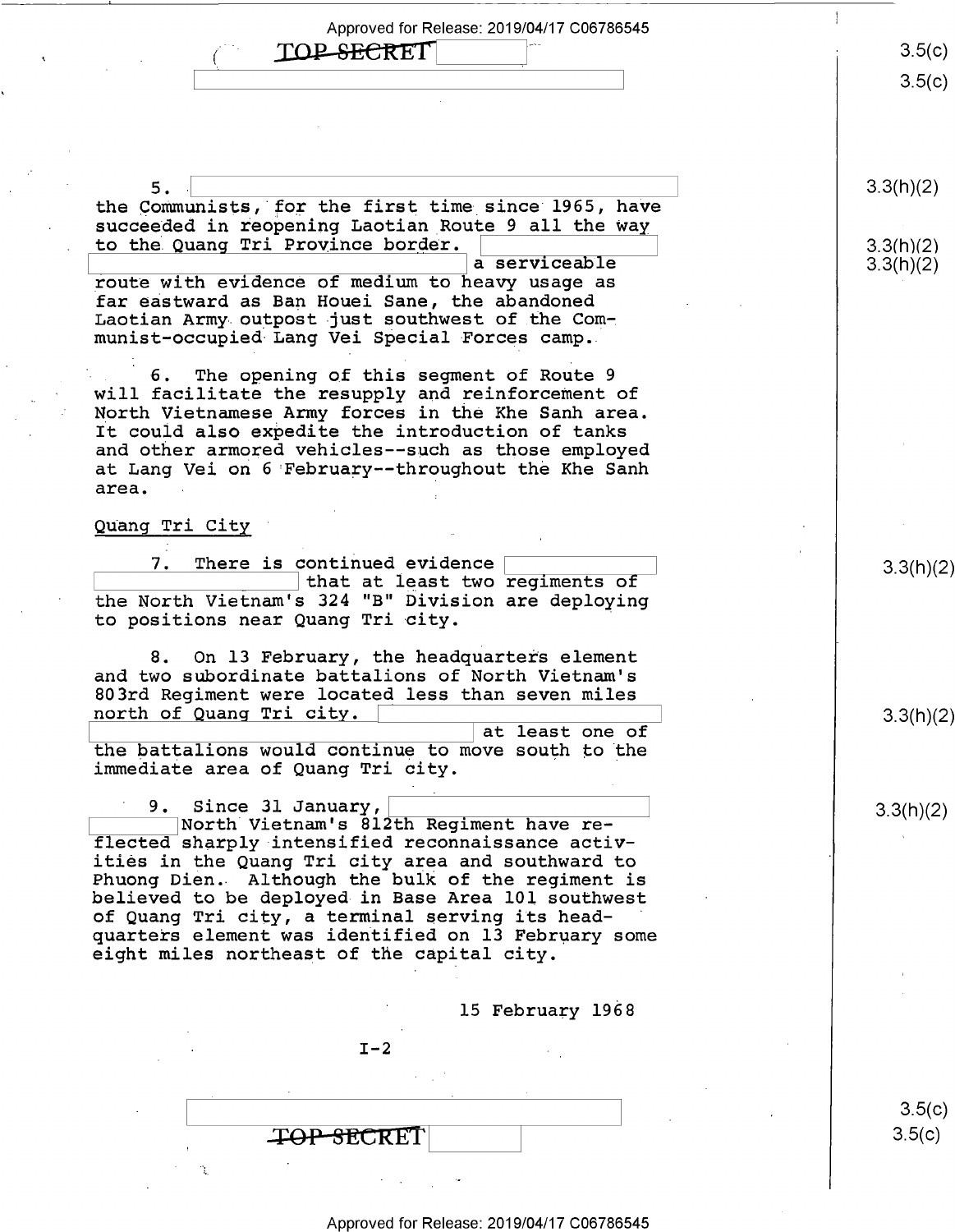"S

### TOP-SECRET

~

10. The accelerated reconnaissance activity by the 812th Regiment, the possible relocation of its headquarters element, and the southward deployment of the 803rd Regiment, all portend renewed enemy offensive activity in the vicinity of Quang Tri city. In addition to the provincial capital itself, probable targets include the nearby urban areas.of Phuong Dien, Hai Lang, and La Vang, as well as allied installations.

-ll. There were earlier indications that elements of the 324 "B" Division's remaining subordinate--the<br>90th Regiment--had joined the 803rd Regiment in a move southward toward Quang Tri city. Although this relocation has not been confirmed, the commitment of the 90th Regiment to this area would increase the over-all threat.

12. Morale in Quang Tri city continues to dete-<br>riorate and In addition In addition to the widespread fear of renewed enemy attacks, manyresidents are concerned over the situation in Hue, where the members of many families have been stuck since the Tet holidays. Most of the news reaching Quang Tri is badly distorted by Viet Cong propaganda claims; report edly there are no radiobroadcasts available except Radio Hanoi and Radio Peking. The Vietnamese Information Service has given out very little news thus far during the crisis.

13. The recent visit of two senior South Vietnamese military officers, I Corps Commander Lam and lst Division Commander Truong, to Quang Tri city, report edly did little to boost the morale and confidence of local provincial authorities. Although both officers advocated a "cautious aggressiveness" on the part of South Vietnamese forces, this was offset by Lam's request to US officials for a special airlift of his family out of the provincial capital. The province chief had earlier made a similar request. Both requests were granted.

14. Both Lam and Troung authorized the issue of weapons to all provincial officials, and the two specifically told the sector staff to expect indiscriminate shelling and rocketing of Quang Tri city along with enemy air and armor attacks.

15 February 1968

 $I-3$ 

TOP SECRET

3.3(h)(2)

 $3.5$ (C)  $3.5(c)$ 

၁.၁(C)  $3.5 (c)$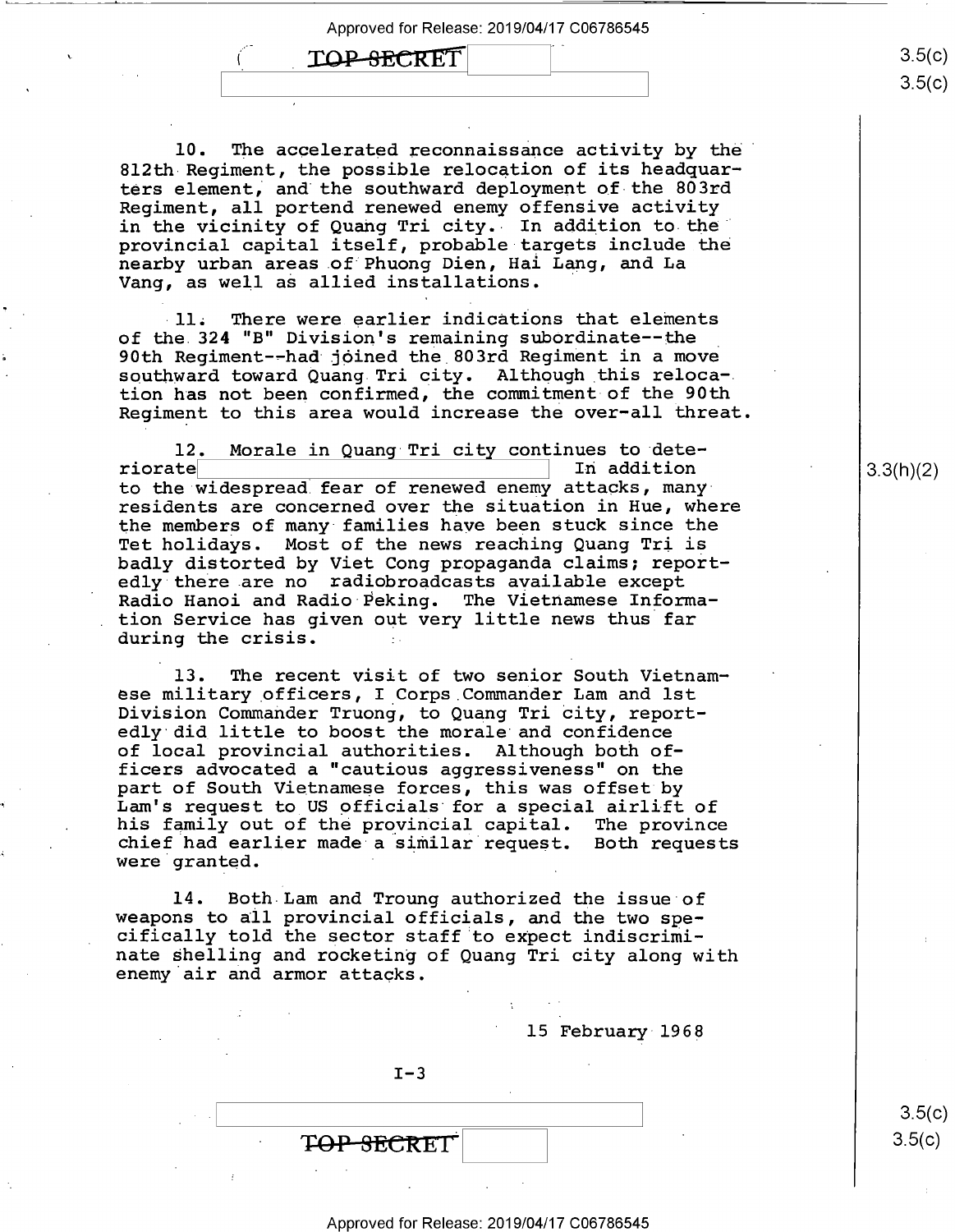Approved for Release: 2019/04/17<br>1 100 SECRET

Hue

15. A stubborn force of Communist troops dug in at the Citadel continued again on 15 February to resist US and South Vietnamese efforts to drive them The allied effort has been increased with the use of 750—pound bombs and concentrated fire from US naval guns and land-based artillery.

l6. Allied forces attempting to restore order to the city have been confronted with several major problems. At least 24,000 refugees are clogging the elsewhere. Looting within the city is also continuing. The Communist forces reportedly did little looting and even failed to take advantage of opportunities to seize documents and equipment in the early days of the fighting.

l7. There is also a bad shortage of South Vietnamese administrative personnel to renew government operations. Apparently, many were killed"in the fighting, and the political allegiance of others is reportedly questionable. US forces have been asked to provide security for the city, and a small force will probably augment South Vietnamese defense forces until the over-all situation has improved.

#### Saigon and III Corps

18. Three Communists captured during the past<br>few days about ten miles north of Saigon state that<br>they are members of the 9th Viet Cong Division and that they have been moving supplies south. and supplies southward in Binh Duong Province in recent days. If the 9th Division is receiving supplies from the north, a-second or follow—up attack on Saigon, reported by numerous prisoners, becomes more likely.

| 15 February 1968 |  |
|------------------|--|
| $I-4$            |  |
| TOP SEGRET       |  |

 $3.3(h)(2)$  $3.3(h)(2)$ 

3.3(h)(2)

 $3.5(c)$  $3.5(c)$ 

#### Approved for Release: 2019/04/17 C06786545

 $3.5(c)$  $3.5 (c)$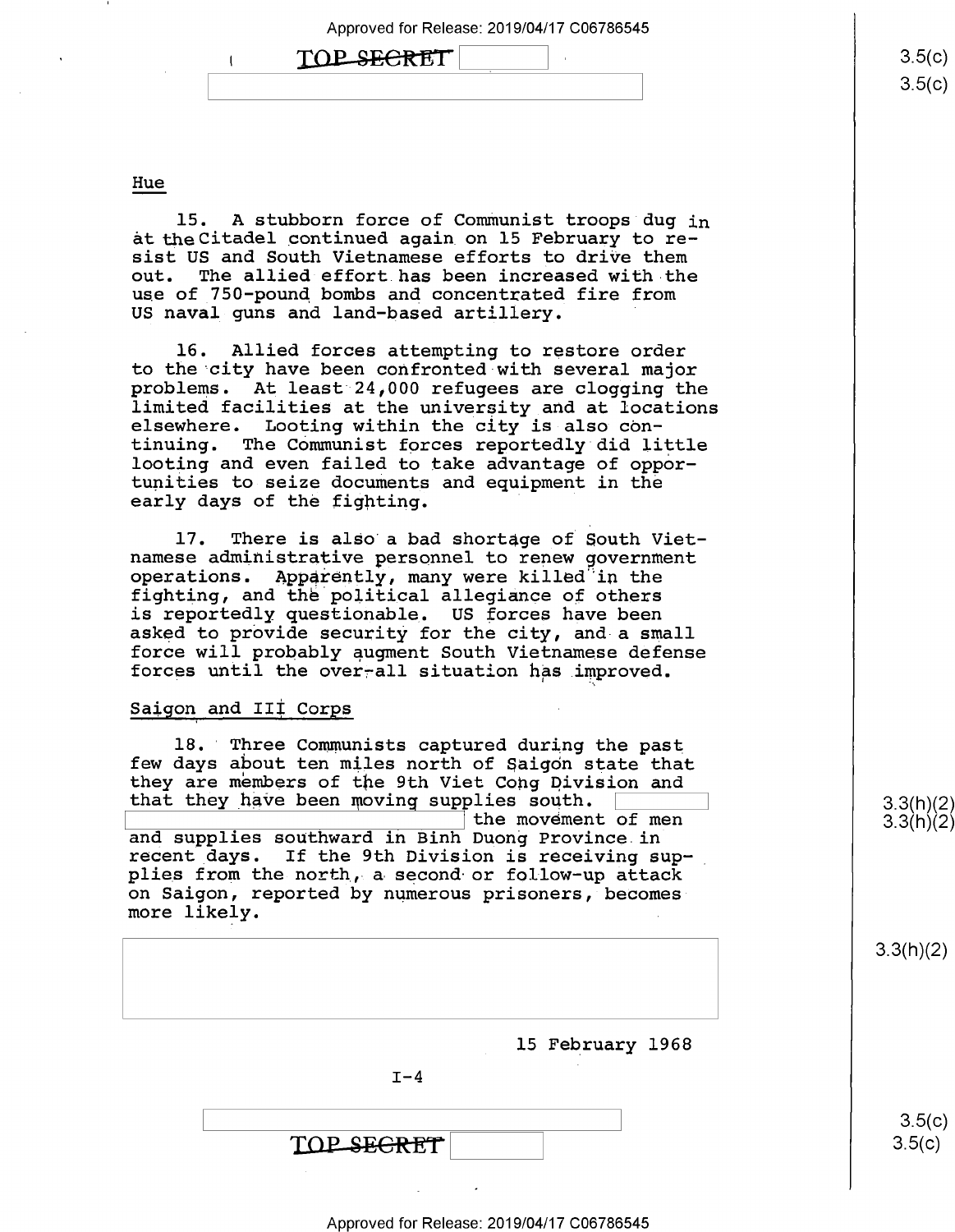| ヽ<br>محصين<br>$\rightarrow$ |  |
|-----------------------------|--|
|                             |  |

 $3.5(c)$  $3.5 (c)$ 

3.3(h)(2)

20. Allied operations on the outskirts of Saigon have undoubtedly upset some of the enemy's<br>plans for this area. US and South Vietnamese forces have reported sharp battles with elements of all three regiments of the 9th Division to the north and west of the capital during the past several days. In new skirmishes from two to 25 miles  $n_0$ In new skirmishes from two to 25 miles north of Saigon, eight Americans were killed on 14-15 February and nearly 70 wounded. Over 300 Viet Cong were claimed killed, mostly by artillery and airstrikes.

\_ 21. Farther west in III Corps, there are continuing indications that the North Vietnamese 7th Division is being employed to harass allied posi-<br>tions on Saigon's outer periphery. A notebook captured recently in northern Binh Duong Province reveals that certain elements of the 7th Division" have been ordered to break down into "highly mobile" small units and attack US lst Division forces. entry dated 16 January suggests that cadre in the' division were told that they were to participate in a phase of combat operations which would last from five to six month.

#### IV Corps

22. Scattered reports are now coming in on the situation in the countryside in the Mekong Delta. Although it is too early for an over-all judgment about security conditions, it is clear that the Viet Cong have taken active steps\_to assert their control in a number. of rural areas. <sup>4</sup>

23.  $\vert$  23.  $\vert$  for example, that one district in Sa Dec Province is "entirely controlled" by the Communists, with the exception of the district town and a handful of outposts. The South Vietnamese Army units in the province appear to be dug-in in defensive positions and unwilling to"initiate offensive operations. Similar conditions appear to exist in several other provinces.<br>-5-' -' '

15 February 1968

TOP SEGRET

3.3(h)(2)

 $3.5(c)$  $3.5(c)$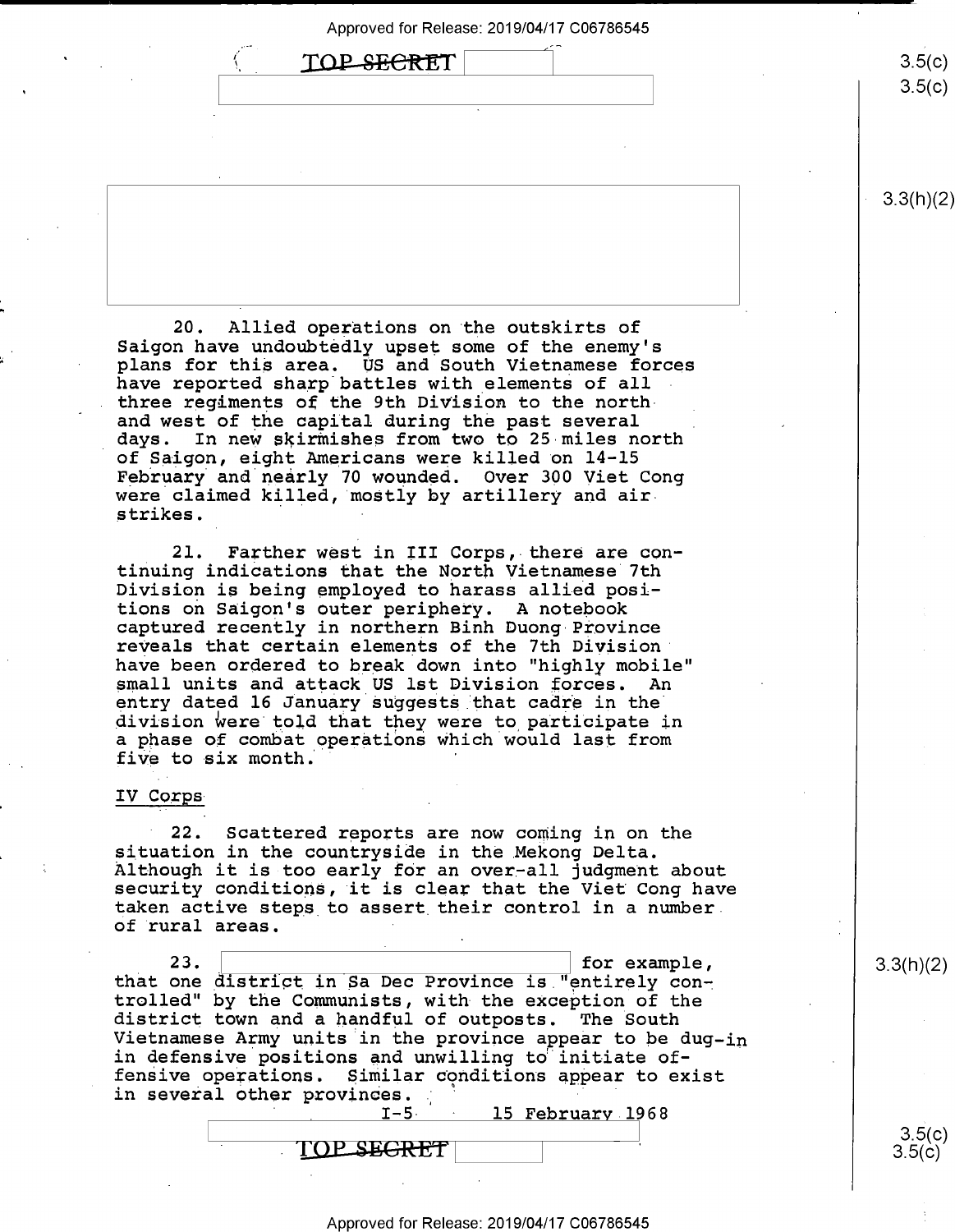Approved for Release: 2019/04/17 C06786545 .

TOP-SECRET

24. In Vinh Long, continuing enemy mortar attacks on the provincial capital and allied bombing runs on the outskirts of the city have kept provincial officials off balance.and prevented a quick reassertion of government authority. In Phong-Dinh Province, the Viet Cong have reportedly stepped up recruitment in the countryside in the wake of their attacks on the cities. Reports from South Vietnamese officials indicate that the Viet Cong in two districts of the province are attempting to recruit or force arms on all males between 15 and 40 years of age.

25. In several other provinces there have been scattered reports of Communist attempts to set up new political and administrative organizations,<br>but the extent of this effort is not known.

l5 February 1968

 $I - 6$ 

**TOP-SECRET** 

 $3.5(c)$  $3.5(c)$ 

3.5(C) <u>၁.၁(</u>C)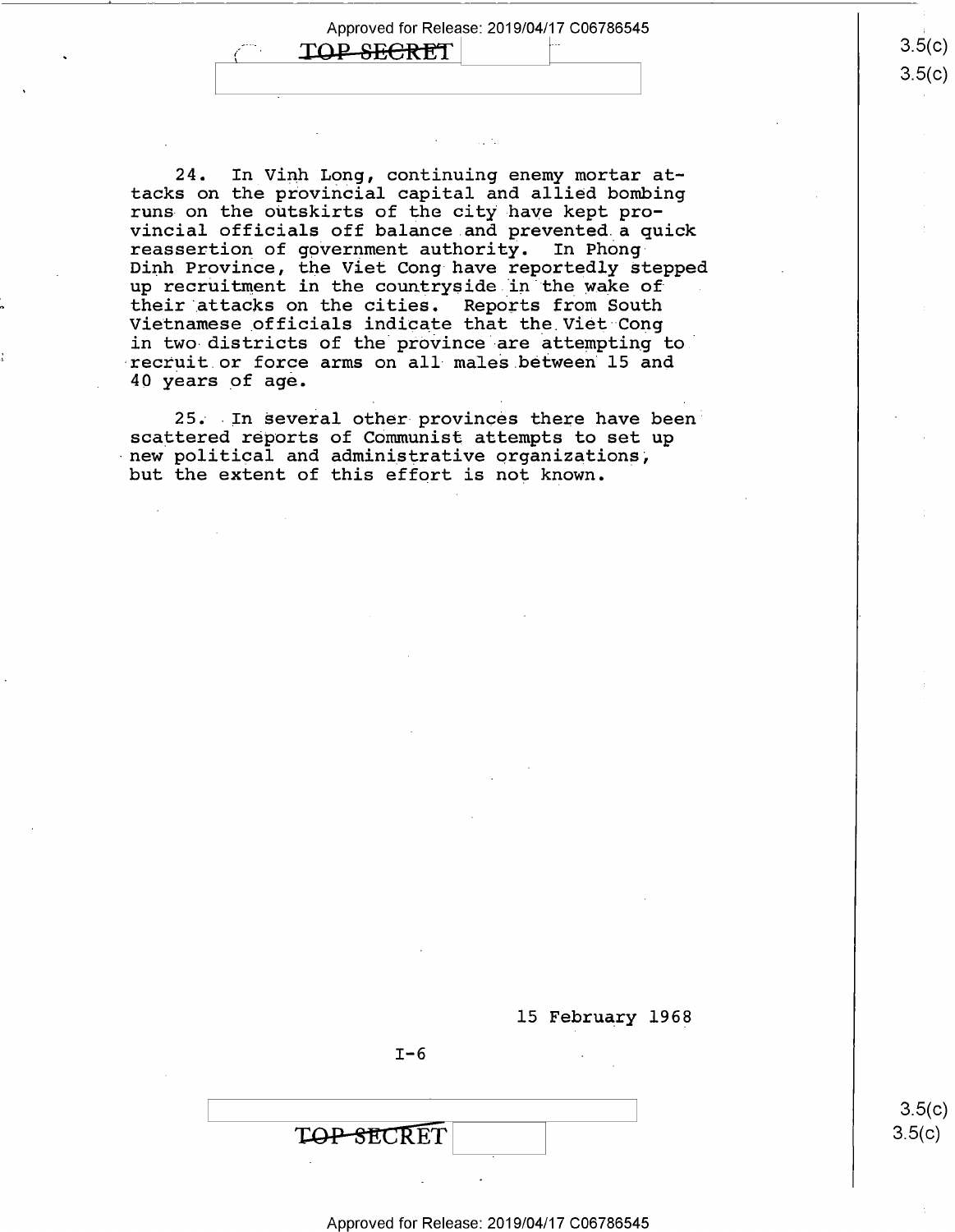\ \ 3.5

|  | TOP SECRET |  |
|--|------------|--|
|--|------------|--|

`

#### II. POLITICAL DEVELOPMENTS IN SOUTH VIETNAM

l. Vice President Ky intends either to recommend that the emergency task force be dissolved or to resign as its chairman. \ ]

he would advise President Thieu to disband the task force because 1) it has accomplished its short—term objectives of establishing basic policies and procedures for relief work and shbuld therefore turn its work over to the ministries directly concerned; 2) its work is hampered now, and will be more and more in the future; because it has no legal status and therefore no means of assuring that its plans are carried out; and 3) most important, Ky is coming under increasing criticism for allegedly attempting to augment his personal power through his task force chairmanship. Ky himself told an American observer that he intends to resign as chairman for much the same reasons, but did not mention dissolution of the task force.

2. Ky's comments  $\vert$  however, indicate that he is willing, and quite prepared, to assume greater power as long as Thieu specifically delegates it to him and makes it clear to all concerned that Ky is being given the power, not usurping<br>it. Ky is concerned with the government's sluggish Ky is concerned with the government's sluggish approach to current problems and believes that something must be done to give the government more effective leadership. He apparently believes that he can contribute something but does not want to<br>take any unconstitutional steps to increase his own power. He does not believe that now is the time for any radical changes in the government.

l5 February 1968

 $II-1$ 

| TOP-SECRET |  |
|------------|--|

 $3.5(c)$  $3.5(c)$ 

#### Approved for Release: 2019/04/17 C06786545

 $\sqrt{\,}\,$  $3.5(c)$ 

)

3.3(h)(2)

3.3(h)(2)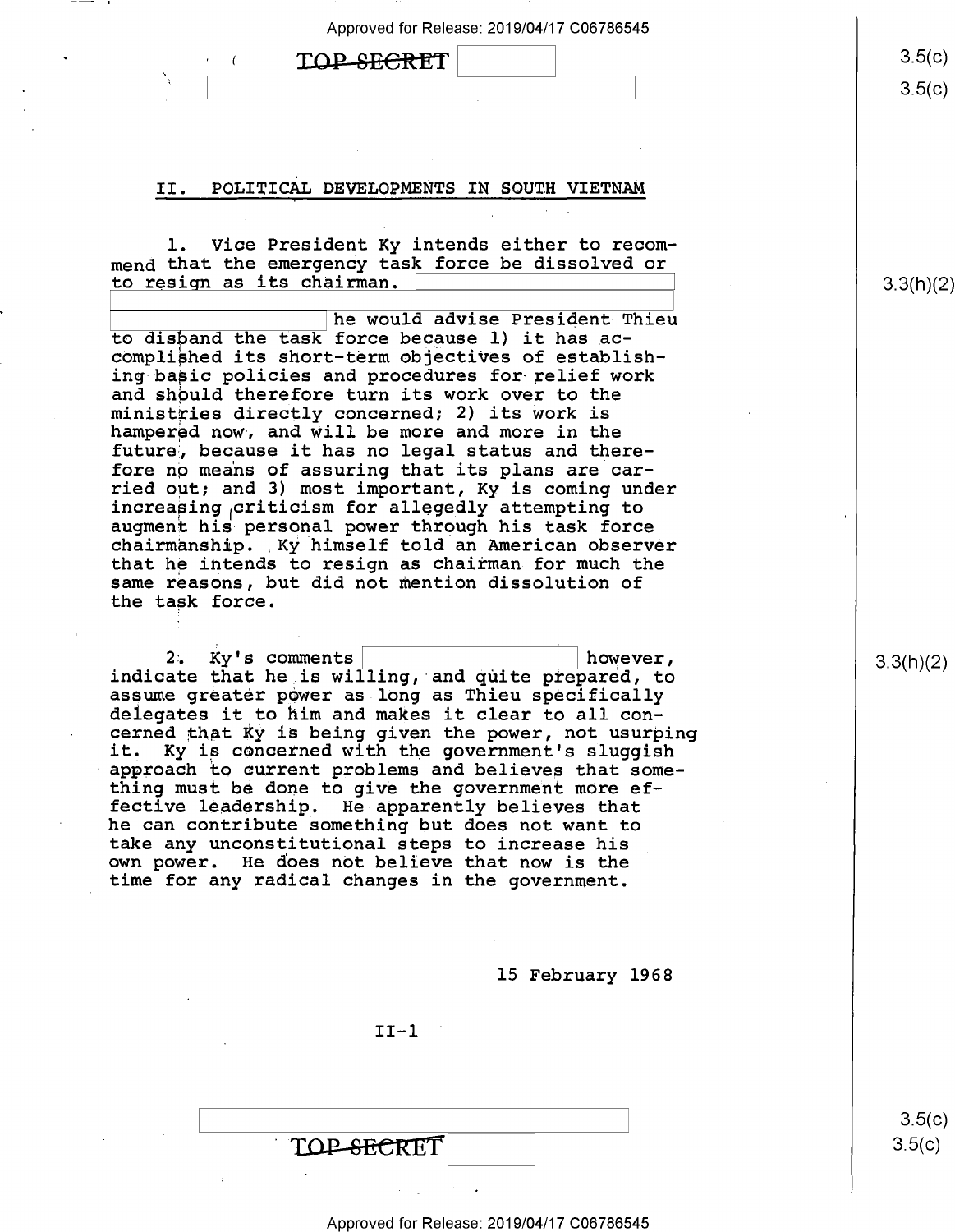# $\mathbf{T} \cap \mathbf{P}$   $\mathbf{S}$   $\mathbf{E}$   $\mathbf{G}$   $\mathbf{R}$   $\mathbf{R}$   $\mathbf{T}'$   $\mathbf{R}$   $\mathbf{S}$   $\mathbf{S}$   $\mathbf{C}$   $\mathbf{S}$   $\mathbf{S}$   $\mathbf{C}$   $\mathbf{S}$   $\mathbf{S}$   $\mathbf{C}$   $\mathbf{S}$   $\mathbf{S}$   $\mathbf{C}$   $\mathbf{S}$   $\mathbf{S}$   $\mathbf{C}$   $\mathbf{S}$

#### Tran Van Do's-Views

'

3. Foreign Minister Do is taking a gloomy. view of the current situation. He recently told a foreign observer that the Viet Cong offensive had demonstrated the Communists\_will-retain the initiative as long as the allies' objectives and methods remain limited. He believes that the Viet Conq will attack again, but probably with less intensity. He foresees increased use of terrorist actions which the Communists are capable of launching anywhere anytime. Do claimed that, although the' Viet Cong did not succeed in generating a great<br>deal of popular support, they have instilled more fear in the people than ever before. He believes that the lack of a popular uprising will not deter the Communists from continuing their attempts to destroy the government by exposing its fragility and creating conditions of uncertainty and despair.

#### Thich Thien Minh Interview

4. A Japanese newspaper, claiming an exclusive interview with militant Buddhist Thich Thien Minh, reported on l4.February-that Minh had called for "mutual concessions by the United States andits opponent in the war." The article did not provide elaboration on these "concessions." Minh was<br>also quoted as saying that "many South Vietnamese intellectuals and farmers" are siding with the National\_Liberation Front, even though they are not Communists, because they are dissatisfied with the Saigon'government..

5. Minh's statements; if quoted correctly, could indicate that the militants may launch a new "peace offensive" calling for immediate negotiations to end the war. The statements are particularly notable because the militant hierarchy has specifically refrained from issuing any formal denunciation of the Viet Cong Tet offensive. 'Other important groups have denounced the attacks.

15 February 1968

 $II-2$ 

TOP-SECRET

- (,0  $3.5(c)$ 

 $3.5$ (c)

))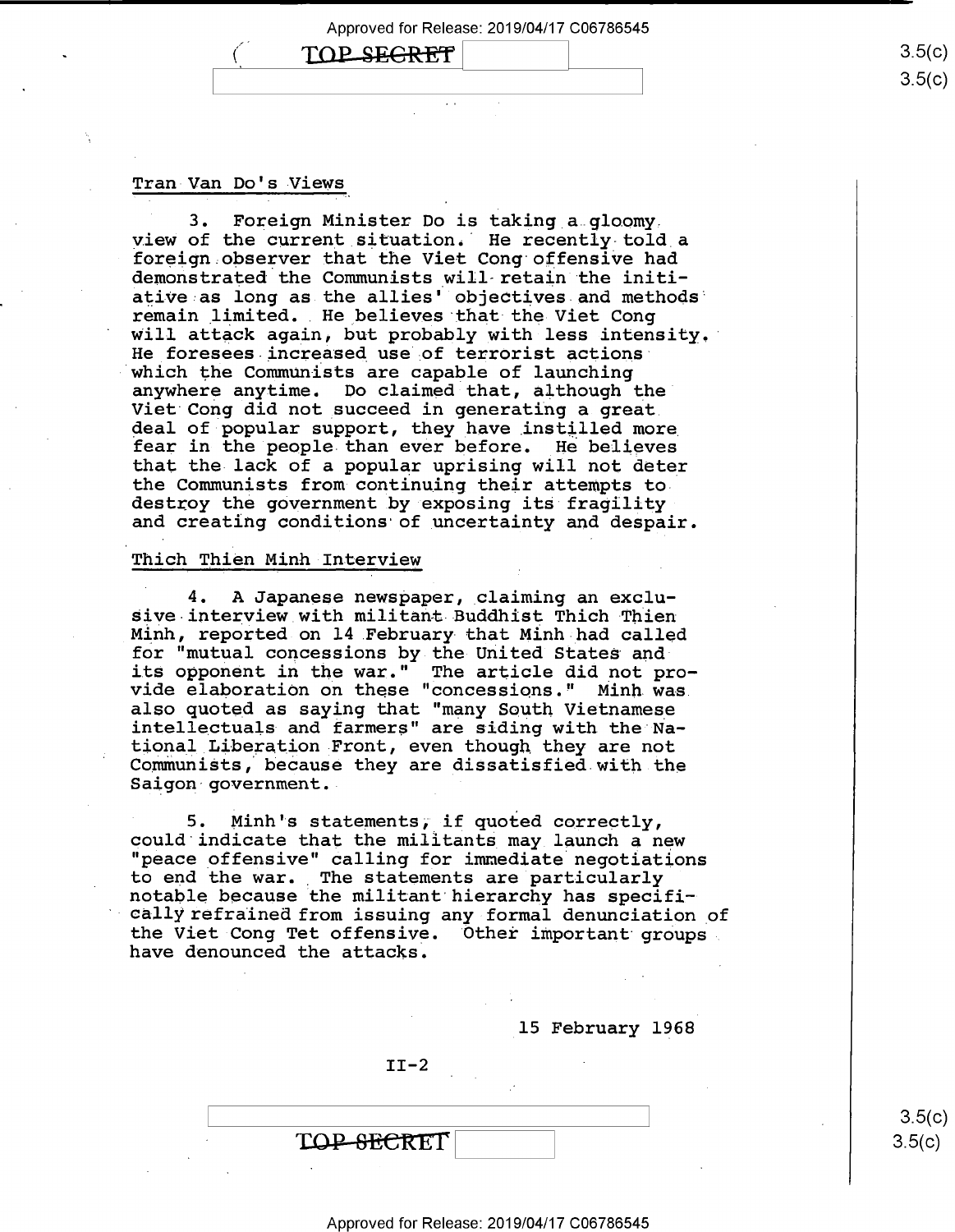| TOP SECRET                                                                                                                                                                                                     | 3.5(c)<br>3.5(c)       |
|----------------------------------------------------------------------------------------------------------------------------------------------------------------------------------------------------------------|------------------------|
|                                                                                                                                                                                                                |                        |
| III. MILITARY DEVELOPMENTS IN NORTH VIETNAM                                                                                                                                                                    | 3.3(h)(2)              |
| Recent anomalies<br>of the 316th North Vietnamese Army Division<br>may indicate that one or both of the two regiments,<br>currently subordinate to it, may be leaving the<br>country.                          |                        |
|                                                                                                                                                                                                                |                        |
|                                                                                                                                                                                                                |                        |
|                                                                                                                                                                                                                | 3.3(h)(2)              |
|                                                                                                                                                                                                                |                        |
|                                                                                                                                                                                                                |                        |
|                                                                                                                                                                                                                |                        |
| 3. There are indications that yet another<br>regiment from this division may have moved to the<br>Demilitarized Zone area early this year. Analysis                                                            |                        |
| of North Vietnamese Army postal addresses and<br>deliveries indicate a battalion-level subordinate<br>of the 316th may have been in southern North Viet-<br>nam in December.<br>In addition,<br>referred to    |                        |
| a North Vietnamese who was wounded during an<br>attack on Cam Lo near the Demilitarized Zone.<br>the soldier was from<br>the 98th Regiment, a subordinate of the 316th                                         |                        |
| Division.                                                                                                                                                                                                      |                        |
| 4. The movement of major elements of the<br>324B Division south to the Quang Tri city area<br>has left a void in northeastern Quang Tri Prov-<br>ince which might be partially filled by the 98th<br>Regiment. |                        |
|                                                                                                                                                                                                                |                        |
|                                                                                                                                                                                                                |                        |
| 15 February 1968                                                                                                                                                                                               |                        |
| $III-1$                                                                                                                                                                                                        | 3.3(h)(2)<br>3.3(h)(2) |
| <del>SECRE</del> T                                                                                                                                                                                             | 3.5(c)<br>3.5(c)       |

---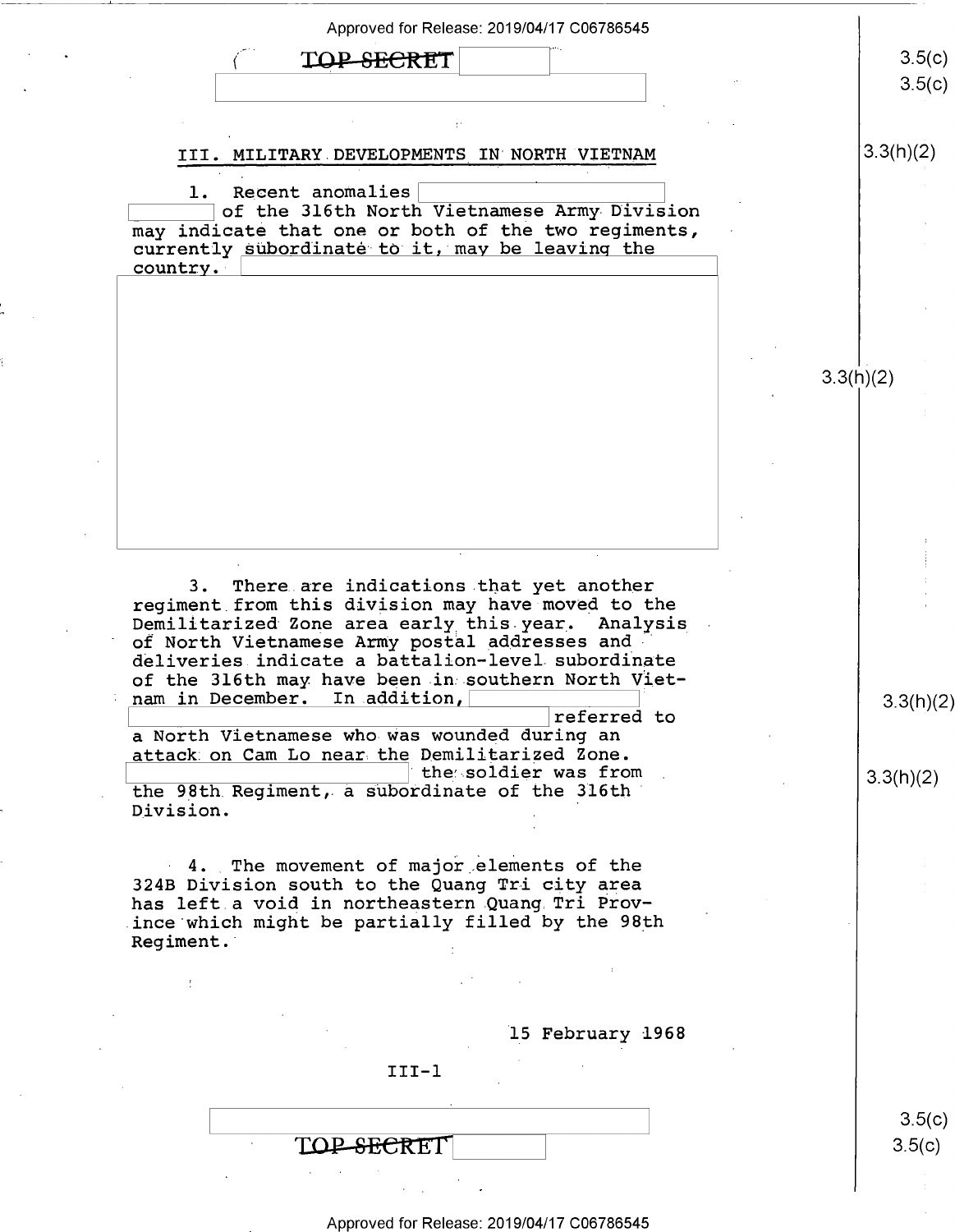**TOP-SECRET** 

#### New Communist Rocket?

5. A new-type of rocket may be en route to Communist forces in northern South Vietnam,

6. On l3 February an unidentified North Vietnamese rear services unit reported that ammunition of an unknown type would be sent to entities tentatively identifiedas the 559th Transportation Group, an infiltration headquarters located west of Khe Sanh in Laos, and to enemy<br>units in the vicinity of the Demilitarized Zone. The units in the vicinity of the Demilitarized Zone. rounds were designated "D74," and the combined weight of one round and its shipping case was said to be about 162 pounds.

7. Neither the designator nor the weight of this ammunition corresponds directly with any mortar, artillery, or rocket rounds known to be produced by any Com-<br>munist state. The use of the letter designator, howeve The use of the letter designator, however, suggests that the type of weapon involved is a rocket. If so, it may be a heavier rocket than any currently employed by enemy units in South Vietnam.

8. The Communist rocket which comes closest to the Soviet 115-mm. round. This weapon is estimated to weigh about 125 pounds and in a shipping case could come close to the 162-pound figure mentioned in the report.

9. The ll5-mm. rocket is a relatively new Soviet weapon which is fired from a multiple launcher mounted on a truck. It is the first Russian artillery rocket which is spin—stabilized, and this feature makes it perhaps the most accurate weapon of this type in the Soviet inventory. The truck which carries the ll5-mm. launcher is lighter than the Soviet PT-76 tank which has already been employed near Khe Sanh and could be deployed from Laos to strike allied positions in the western Demilitarized Zone area.

. l5 February 1968

 $III-2$ 

TOP-SECRET

3.3(h)(2)

 $3.5(c)$ s.5(¢)

 $3.5(c)$ 

 $3.5(c)$ 

3.3(h)(2)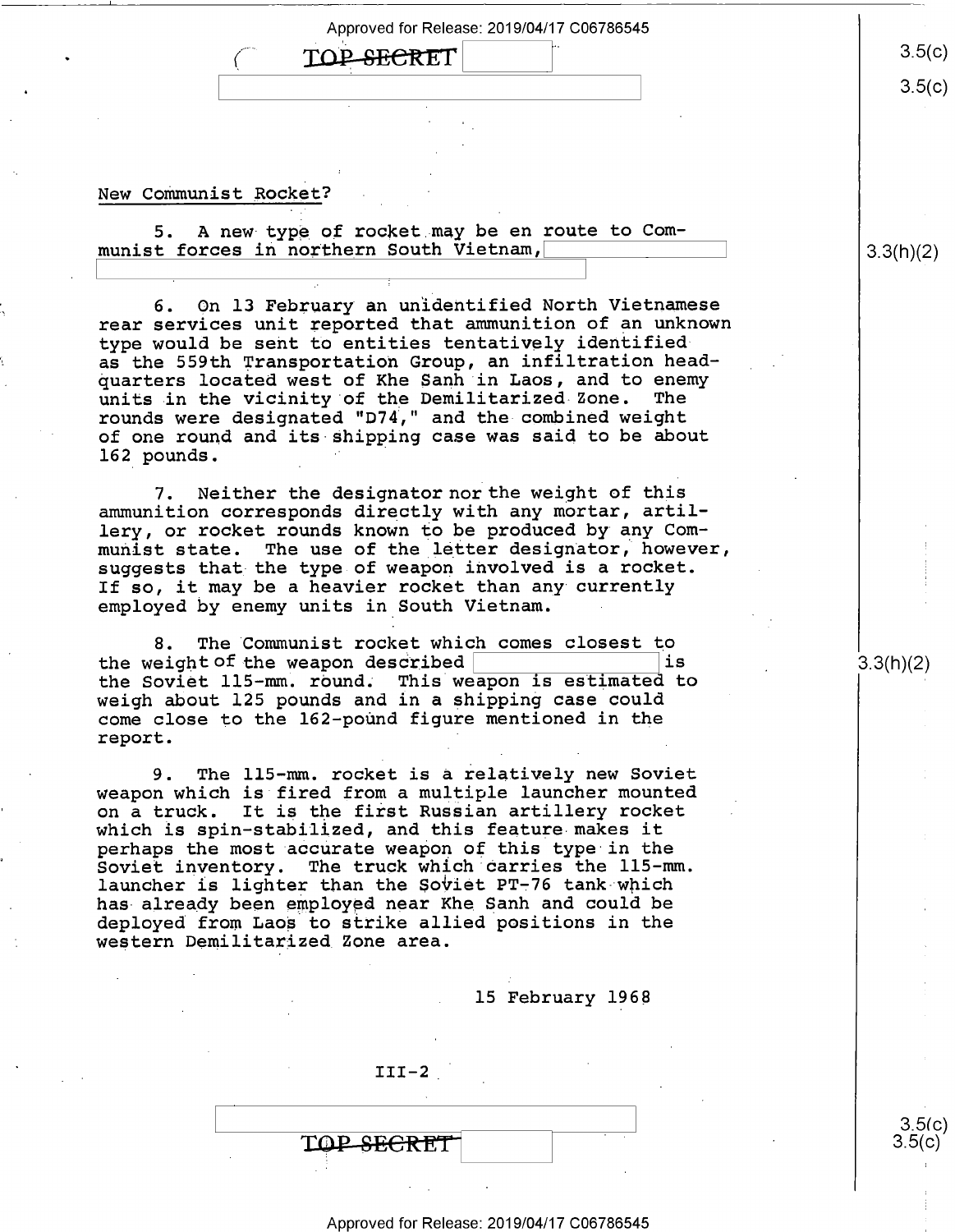$\begin{array}{|c|c|c|c|}\n\hline\n\textbf{TOP} & \textbf{SECTION} & \textbf{1}_{\{3,5\}(c)} \\
\hline\n\textbf{1}_{\{3,5\}(c)} & & & \textbf{1}_{\{3,5\}(c)}\n\hline\n\end{array}$ 

5

u

10. Another possibility would be some modification of the l22—mm. rocket which is widely used in South Vietnam, MACV has reported that on ll February the Bien Hoa-Air Base was attacked by 122-mm. rocket fire from distances exceeding the known capabilities of this weapon. It was deduced that the Communists might be employing some type of "booster" to extend its range. It is possible that a booster would raise the combined weight of this 102-pound rocket. round and its shipping case to the 162-pound figure mentioned \ \

3.3(h)(2)

l5 February 1968

III-3

TOP SECRET Approved for Release: 2019/04/17 C06786545

 $3.5(c)$  $3.5(c)$ 

 $3.5(c)$ 

 $\vert$   $\frac{\partial}{\partial \theta}$   $\frac{\partial}{\partial \theta}$   $\frac{\partial}{\partial \theta}$   $\frac{\partial}{\partial \theta}$   $\frac{\partial}{\partial \theta}$   $\frac{\partial}{\partial \theta}$   $\frac{\partial}{\partial \theta}$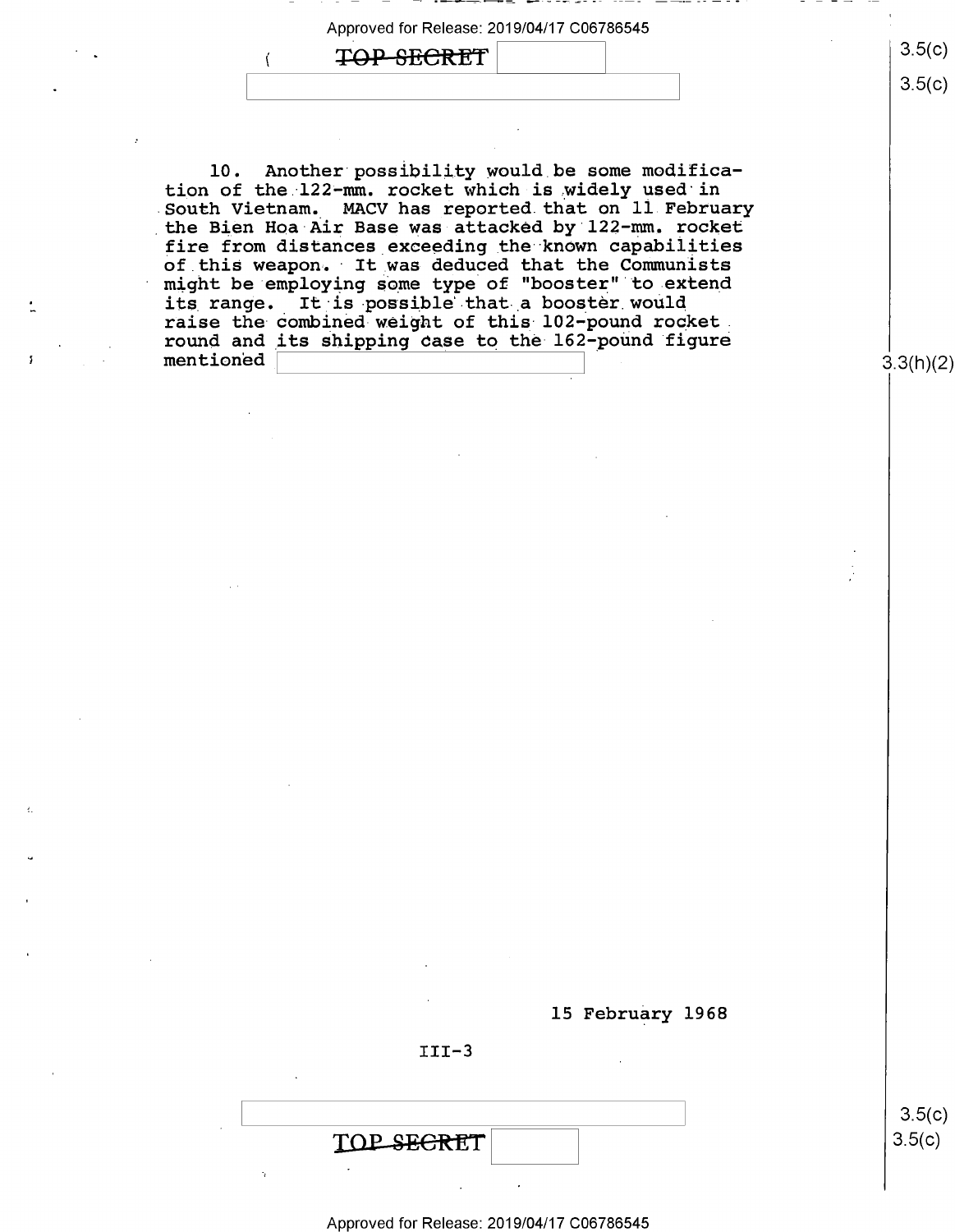| SEGRET<br><b>TOP_</b>                          | 3.5(c)           |
|------------------------------------------------|------------------|
|                                                | 3.5(c)           |
|                                                |                  |
|                                                |                  |
| IV. OTHER COMMUNIST MILITARY DEVELOPMENTS      |                  |
|                                                |                  |
| 1. There is nothing of significance to report. |                  |
|                                                |                  |
|                                                |                  |
|                                                |                  |
|                                                |                  |
|                                                |                  |
|                                                |                  |
|                                                |                  |
|                                                |                  |
|                                                |                  |
|                                                |                  |
|                                                |                  |
|                                                |                  |
|                                                |                  |
|                                                |                  |
|                                                |                  |
|                                                |                  |
|                                                |                  |
|                                                |                  |
|                                                |                  |
|                                                |                  |
|                                                |                  |
| $\sim$                                         |                  |
|                                                |                  |
|                                                |                  |
|                                                |                  |
| $\cdot$<br>15 February 1968                    |                  |
| and the control of the                         |                  |
| $IV-1$<br>$\sim$ $\sim$                        |                  |
|                                                |                  |
|                                                | 3.5(c)<br>3.5(c) |

'1.

| Approved for Release: 2019/04/17 C06786545 |  |
|--------------------------------------------|--|

 $\hat{\mathcal{A}}$ 

 $\delta \mathcal{F}(\mathcal{A})$  and  $\mathcal{F}(\mathcal{A})$ 

 $\Delta \phi = 0.5$ 

 $\overline{\mathbf{t}}$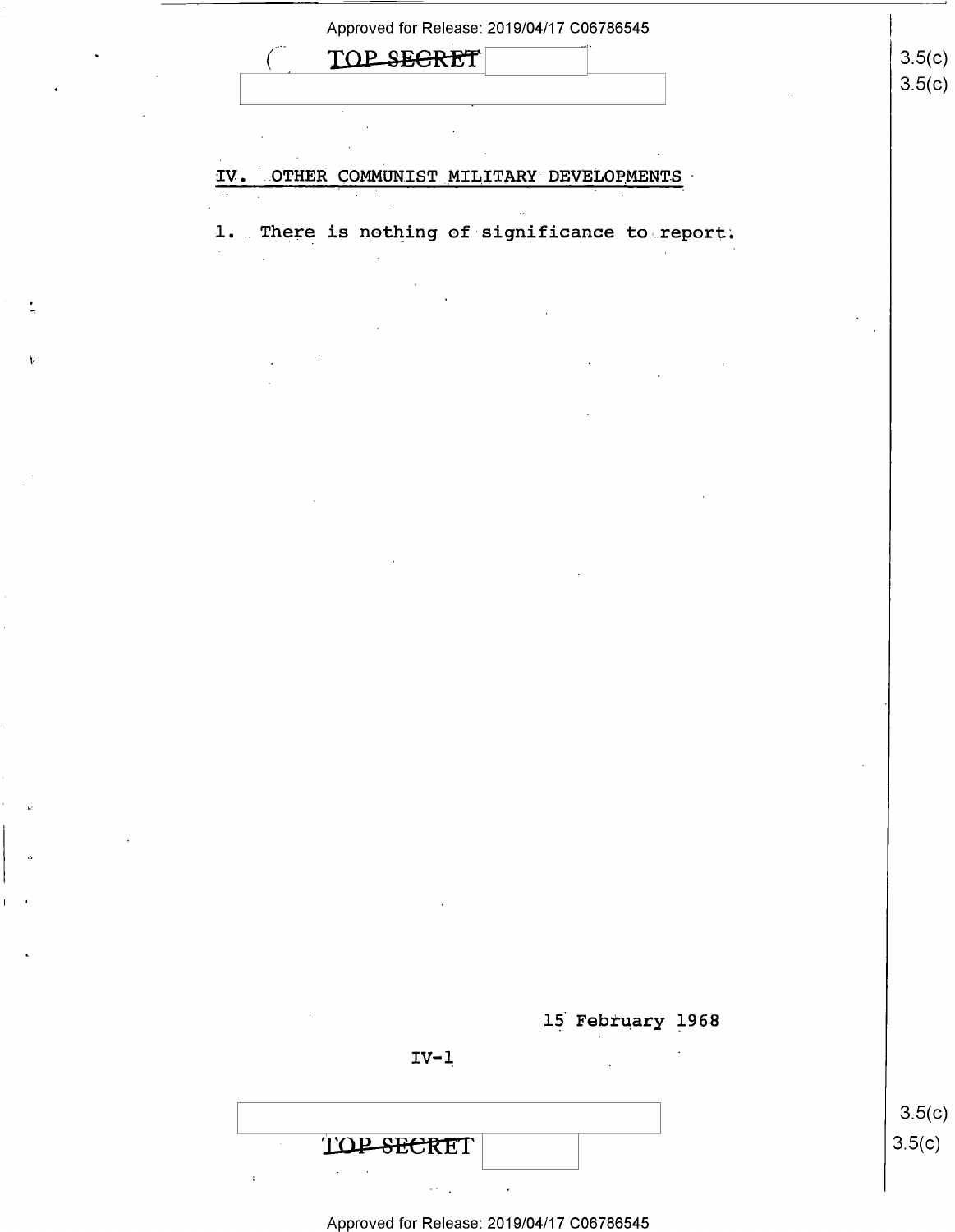# $\text{TOP}$ -SECRET  $\vert$  3.5(c)

\_

#### V. COMMUNIST POLITICAL' DEVELOPMENTS

1. In the wake of the Tet offensive, Hanoi isstepping up pressure for a bombing halt and for moving the war to a "fight-talk" stage.

2. In addition to earlier efforts to publicize<br>its more "forthcoming" position on talks with the US, Hanoi apparently has taken a wide-ranging series of diplomatic moves to increase international.pressure on the US to end the bombing and to begin negotiations. The North Vietnamese say they will respond to a bombing halt by beginning talks, but they remain adamant in refusing any prior.gesture of restraint.

3. Moreover, there is no reason to believe that<br>the Vietnamese Communists are ready to modify their long-standing terms for a settlement of the war. The evidence strongly suggests that they expect postbombing talks to be used chiefly to increase pressures on the US to compromise, and that the fighting in the South would-continue; These are tactics party leaders have long said they would use at some stage in thestruggle.

4. Hanoi has been in touch with a number of Western governments recently to push its case and<br>to underscore its readiness to talk if the US stops the bombings. The Italian Foreign Ministry announced<br>on 14 February that North Vietnamese representatives had contacted Rome early this month with such a mes-'sage.

 $\overline{\phantom{a}}$ The Swiss Government announced on 15 February that its ambassador in Peking was en route to Hanoi to offer his country's good offices for a peaceful settlement. Although press reports say this was entirely a Swiss initiative, Hanoi doubtless chose the time by giving permission for the visit

l5 February 1968:

 $V-1$ 

TOP SECRET

 $3.5(c)$  $3.5(c)$ 

3.3(h)(2)

#### Approved for Release: 2019/04/17 C06786545

 $3.5(c)$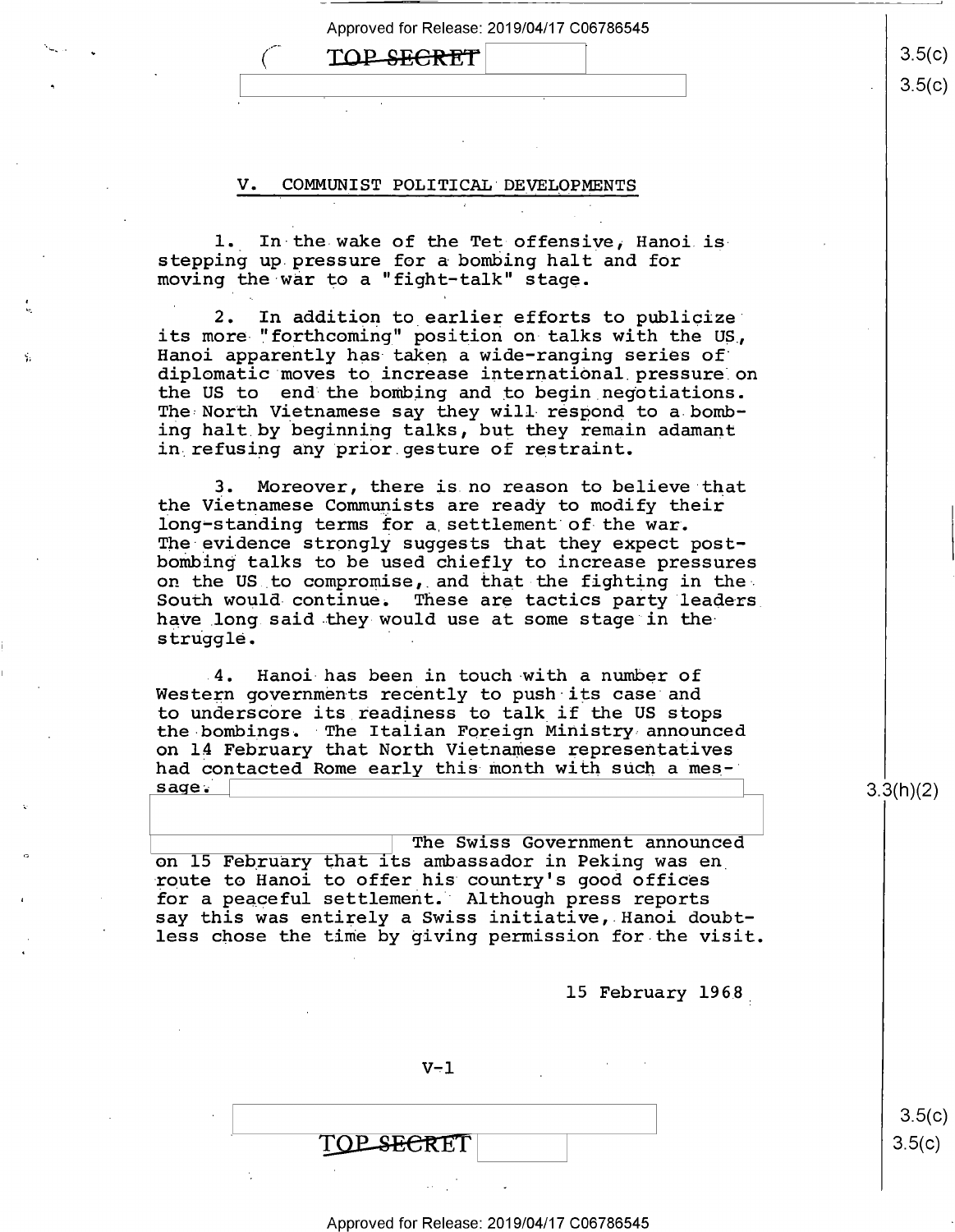## TOP-SECRET

mission chief in Paris on 14 February, probably re-5. North Vietnam doubtless has taken similar in-<br>ives with other non-Communist countries. Indian itiatives with other non-Communist countries. officials were approached in both!Hanoi and New Delhi earlier this month with the message that North Vietnam "sincerely wants to start negotiations;" UN Secretary General Thant, who met with the North Vietnamese' ceived the same kind of response to his peace over-' tures."

#### French-Press Report from Hanoi

 $\mathcal{L}_{\mathcal{L}}$ 

.

6. AFP correspondents in Hanoi took note of North Vietnam's current tactics on 14 February. If their story was not actually inspired by the North Vietnamese, they probably approved of its contents. The story says that the Communists are trying to demonstrate simultaneously their military strength and their desire for a peaceful settlement. The story claims the Communists are "very satisfied" with the results of the offensive in the South, but the Communists-stress that the offensive is not over yet. The story implies that new attacks are likely if the US fails to stop the bombing and begin negotiations. '

7. The story stresses the moves made by Hanoi to make its position more forthcoming and to meet US<br>conditions for prompt and meaningful discussions. It conditions for prompt and meaningful discussions. concludes, however, that Hanoi does not intend to compromise on its demand for an unconditional bombing halt. If Washington insists on any form of reciprocity, even the "modified" version of President Johnson's San Antonio formula, the war will continue.

#### Hanoi Denies US Sent Envoy

8. Another AFP press item broadcast by Paris on 15 February says that an "informed North Vietnamese source" in Hanoi has "categorically denied" reports that the US sent a special envoy to North Vietnam to explore prospects for peace. The story notes that Canadian ICC Commissioner Ormond Dier had been in Hanoi recently, but that he was not acting for the US.\_ \_

15 February 1968

 $V-2$ 

TOP SECRET

Approved for Release: 2019/04/17 C06786545

 $3.5(c)$  $3.5(c)$ 

ડ.၁(  $3.5(c)$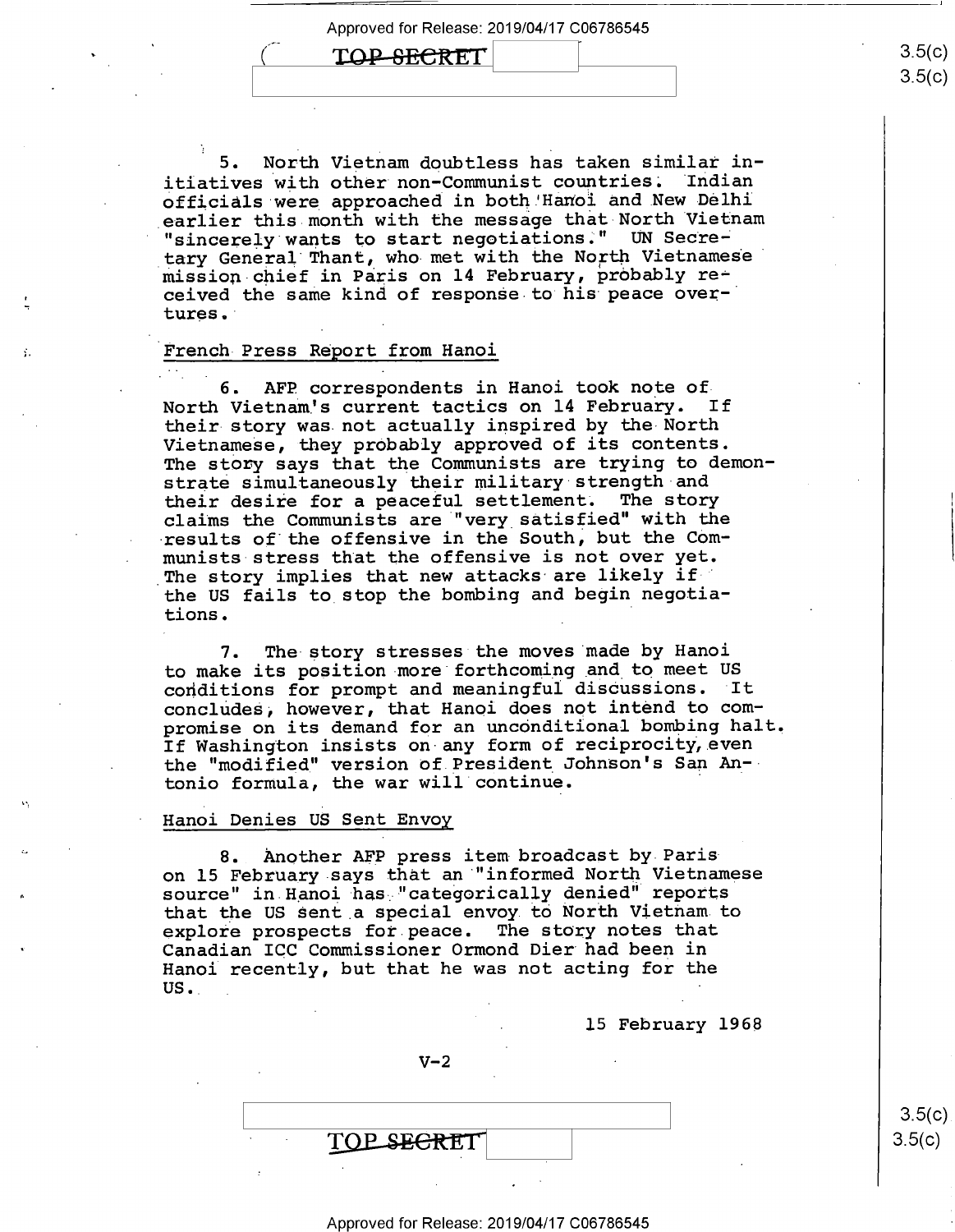**TOP SECRET** 

 $\left($ 

-

#### Viet Cong Plans for Coalition Government

9. Viet Cong spokesmen continue to publicize to selected audiences their plans for a future coalition government. Radio Havana on 15 February. quoted Nguyen Van Tien, the Liberation Front\_representative in Hanoi, as saying that the "future coalition government" which the Front was proposing was to be composed "of.people who contributed to olutionary struggle," i.e., those who cothe liberation of the South by participating inthe revolutionary struggle," i.e., t<br>operated with the Liberation Front.

a re unclear, the broadcast said he South Vietnamese Government. The Front's coalition, hoped to be invited to form a coalition with the<br>South-Wishmines: Secondary of The Treath-techlici 10. Although the circumstances under which Tien made his remarks are unclear, the broadcast said he<br>was denying Western press speculation that the Front said Tien, would be one in which the Liberation Front would be "the nucleus with other revolutionary forces" and one in which he Front would have the "initiative.

Front representative in Phnom Penh, discussed Front ition government in much the same plans for a coalition government in much the same<br>terms with selected pro-Communist journalists and neutral ambassadors in the Cambodian capital. Neither spokesman indicated any sense of urgency. They imspokesman indicated any sense of urgency. They im-<br>plied that it would evolve gradually after discus-<br>aione with worders were untianger alliances which sions with various new revolutionary alliances which the Communists claim are springing up-all over South Vietnam in the wake of the Tet offensive. 11. Earlier last week, Nguyen Van Hieu, the

12. At home, the Front continues to try to pro-<br>mote such groups and to make them appear believable and impressive. A new organization in the northern province of Thua Thien was announced on Liberation radio on 15 February. The broadcast said that the previously announced "peace alliance" in this area previously announced "peace alliance" in this area<br>had met with other "revolutionary forces," described only as representatives of "uprising committees of only as representatives of "uprising committees of<br>three districts in the city of Hue and six of the rural districts.o£ Thua Thien, to form a "provisional revolutionary administration" committee for\_the Thua—

15 February 1968

 $V-3$ 

TOP-SECRET

 $\vert$  3.5(c)  $3.5(c)$ 

#### Approved for Release: 2019/04/17 C06786545

3.5(C)  $3.5(c)$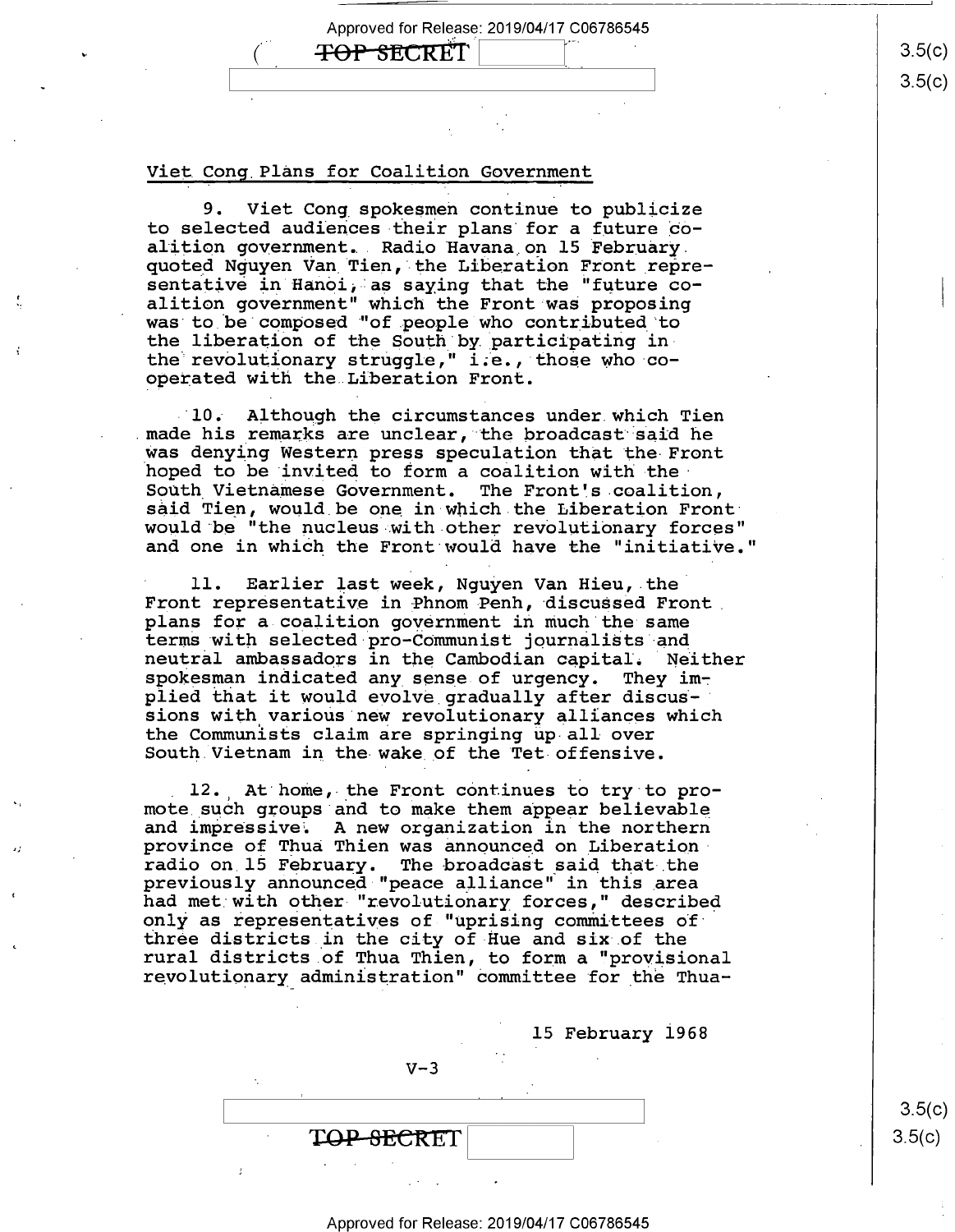TOP SEGRET

 $\left($ 

 $\left| \cdot \right|$ 

~

Thien-Hue area. The new committee was to assume several quasi-governmental responsibilities, but its main purpose appears to be to keep the South Vietnamese Government off balance.

13. The announcement surfaced two new personalities in the new provincial committee. Le Van Hoa, the already announced chairman of the peace alliance in the area, turned up as the new committee's chairman. His two deputies, however, are not knownto have been affiliated with the Communist or other radical organizations in this area before. They are Madame Nguyen Dinh Chi, a former school principal in Hue, and Hoang Le, a labor organizer.

15 February 1968

 $V-4$ .

TOP-SECRET

Approved for Release: 2019/04/17 C06786545

 $3.5(c)$  $3.5(c)$ 

 $-$  3.5(  $3.5(c$  $3.5(c)$ )